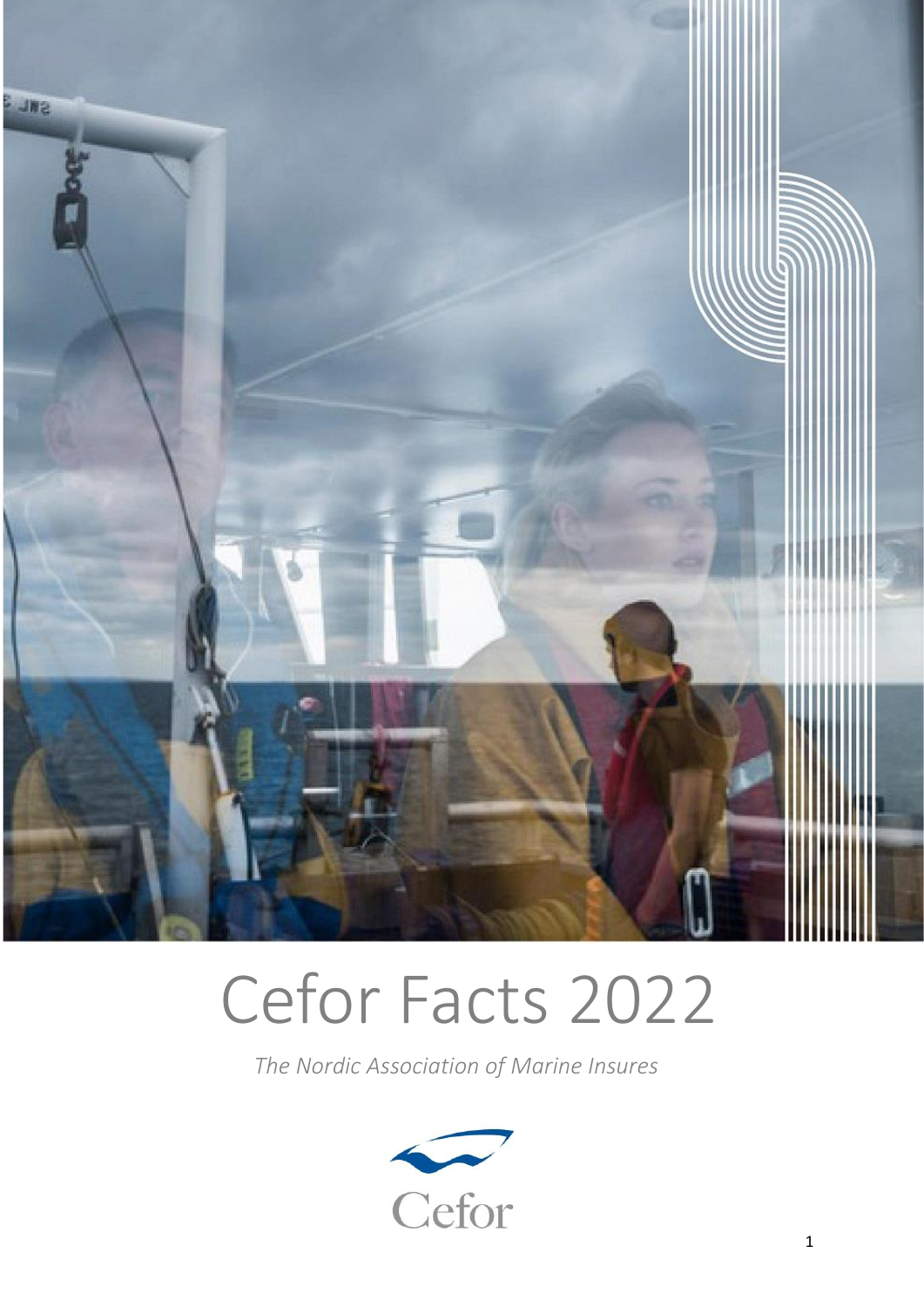## The Nordic Association of Marine Insurers (Cefor)

- Trade association representing marine insurers in four Nordic countries
- Cefor members insure the following risks: Hull and machinery (H&M), protection and indemnity (P&I), cargo, charterers' liability, offshore energy, war, legal defence, loss of hire, builders' risk, ship repairers' liability and mortgagee interest
- Our objective is to further enhance the lead Nordic marine insurance market, promote our members' common interests on key issues for the marine insurance industry, and contribute to a sustainable ocean industry

### *Mission Statement*

To serve the interests of our Nordic members by promoting quality marine insurance and knowledge sharing through

- agreed all risks insurance conditions
- comprehensive statistics
- a common public voice
- competence building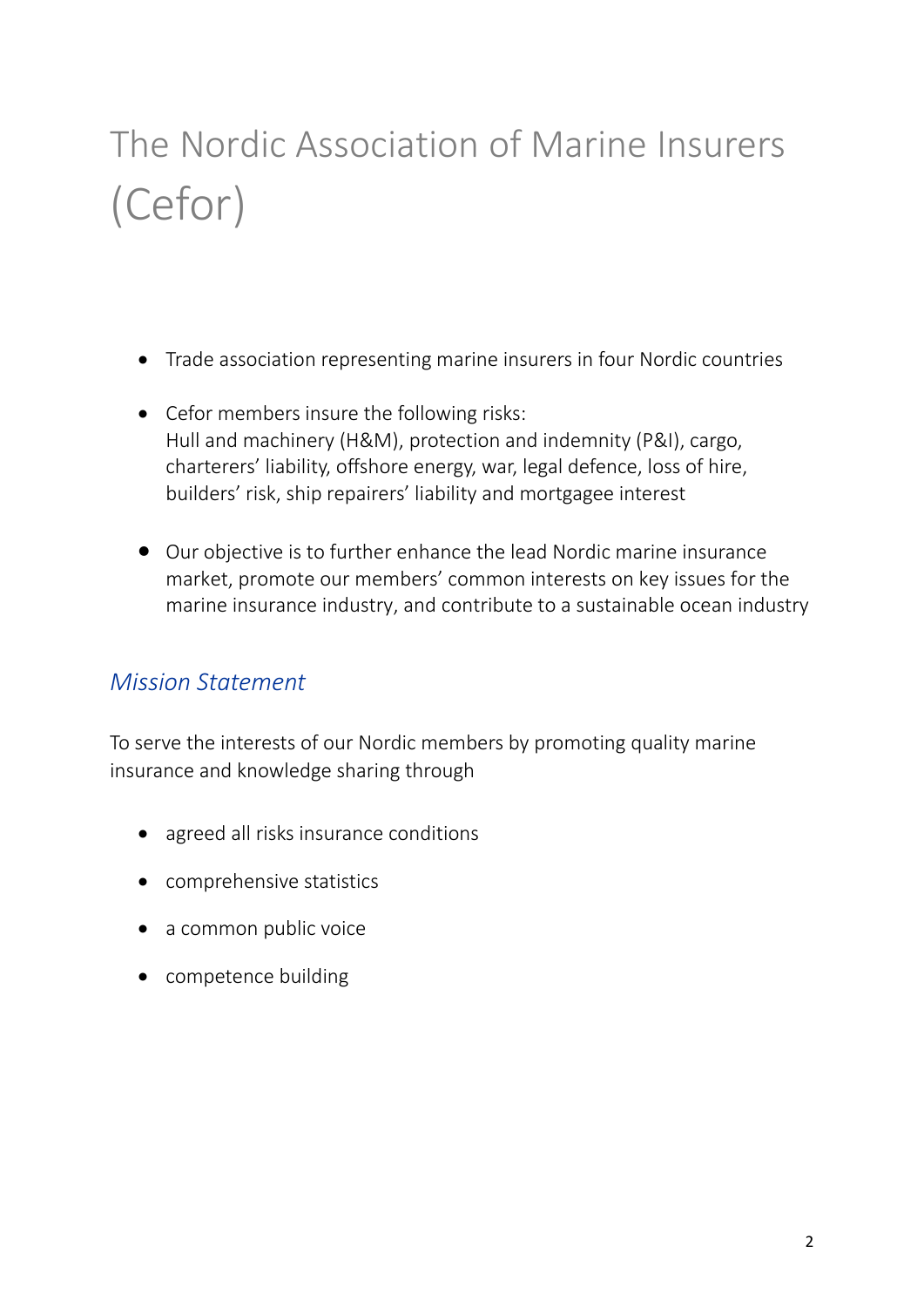# The Cefor market

Gross written premiums 2021



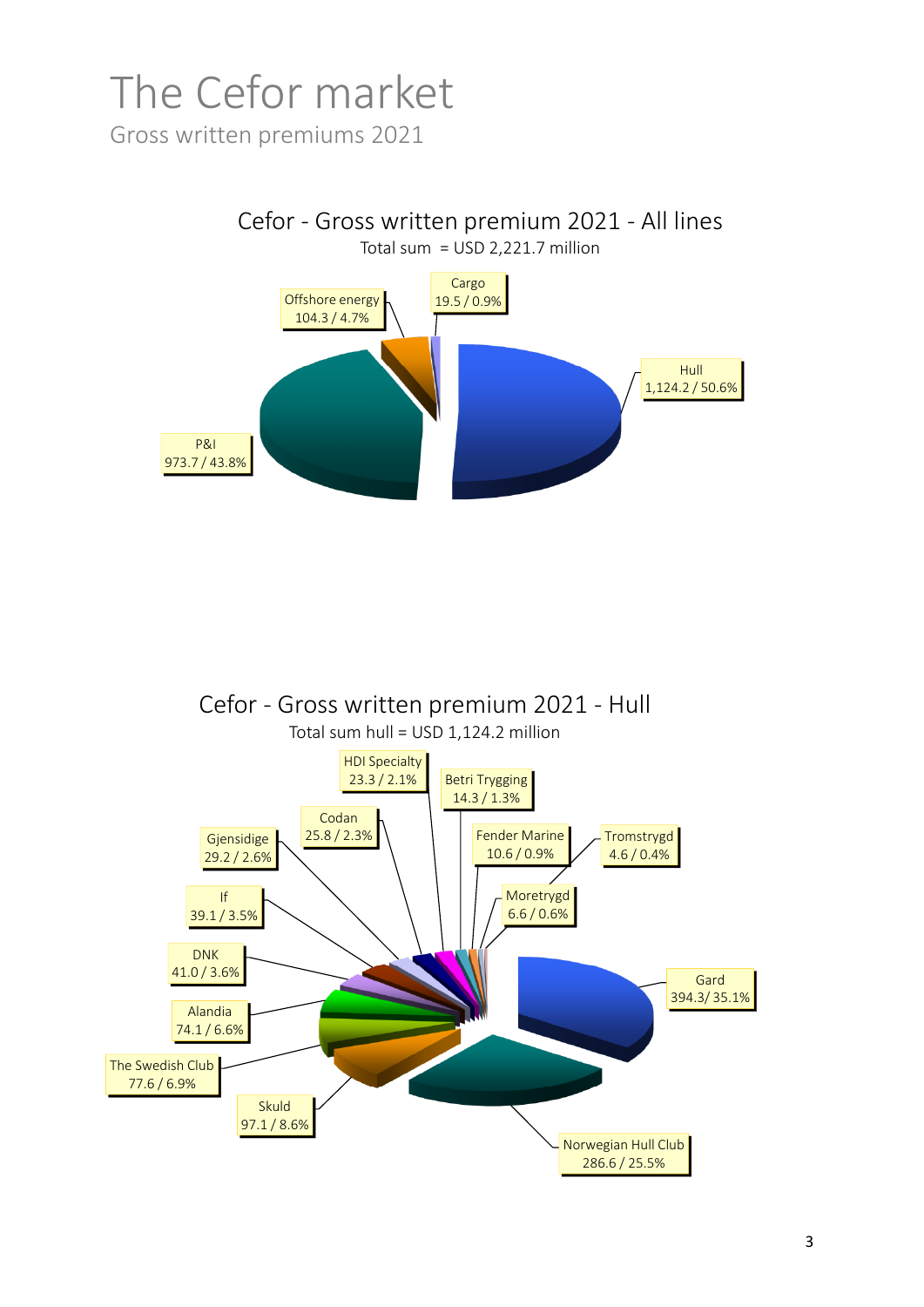

#### Cefor - Gross written premium 2021 - Offshore energy Total sum hull = USD 104.3 million

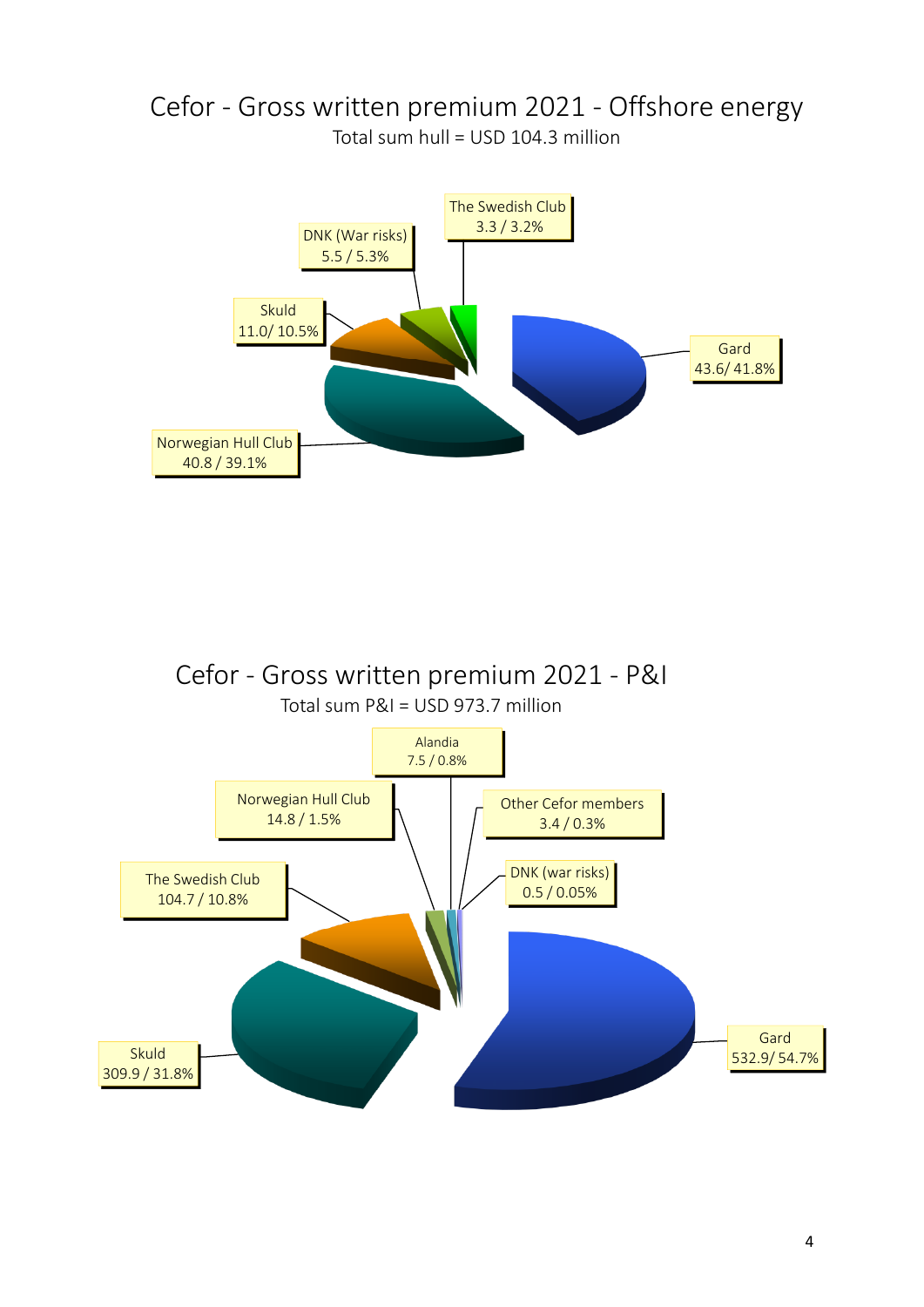## Cefor share\* of world fleet

#### *Percentage of world merchant fleet reported by Cefor members: (vessels with registered IMO number)*

|                          | Gross tonnage |           |            |        |                    |
|--------------------------|---------------|-----------|------------|--------|--------------------|
| Year of build            | 1000-3999     | 4000-6999 | 7000-10000 | >10000 | <b>Grand Total</b> |
| <b>Cefor share</b>       |               |           |            |        |                    |
| 2016-2021                | 20.2%         | 23.5 %    | 24.3%      | 46.6%  | 38.8%              |
| 2011-2015                | 25.9%         | 33.6 %    | 30.4 %     | 51.4 % | 42.9%              |
| 2006-2010                | 30.8%         | 38.2%     | 45.7 %     | 60.0%  | 48.8%              |
| 2001-2005                | 28.6%         | 31.7 %    | 38.1 %     | 54.6 % | 44.3%              |
| 1996-2000                | 24.0%         | 22.5 %    | 22.4 %     | 31.6%  | 26.9%              |
| 1991-1995                | 12.2 %        | 12.0%     | 17.2 %     | 20.0%  | 14.3 %             |
| <1991 or (blank)         | 4.1%          | 5.4 %     | 6.8%       | 10.8%  | 5.2%               |
| <b>World Fleet</b>       |               |           |            |        |                    |
| 2016-2021                | 1,533         | 727       | 515        | 6,008  | 8,783              |
| 2011-2015                | 2,845         | 1,128     | 570        | 7,737  | 12,280             |
| 2006-2010                | 3,320         | 1,404     | 1,253      | 7,043  | 13,020             |
| 2001-2005                | 1,761         | 625       | 415        | 3,679  | 6,480              |
| 1996-2000                | 1,597         | 792       | 330        | 2,038  | 4,757              |
| 1991-1995                | 1,760         | 516       | 238        | 704    | 3,218              |
| <1991 or (blank)         | 8,554         | 1,826     | 618        | 1,346  | 12,344             |
| <b>Total Cefor share</b> | 16.5%         | 23.1%     | 30.1%      | 48.9%  | 33.3%              |
| <b>Total World Fleet</b> | 21,370        | 7,018     | 3,939      | 28,555 | 60,882             |

\* Calculated as the number of vessels partly or wholly covered by Cefor members in 2020/2021, divided by the number of vessels with registered IMO number in the world fleet. World fleet numbers according to Lloyds List Intelligence 'World Fleet Update' as of January 2022.

### P&I Clubs International Group

Gross Calls 2020 (Premiums) – Operational locations

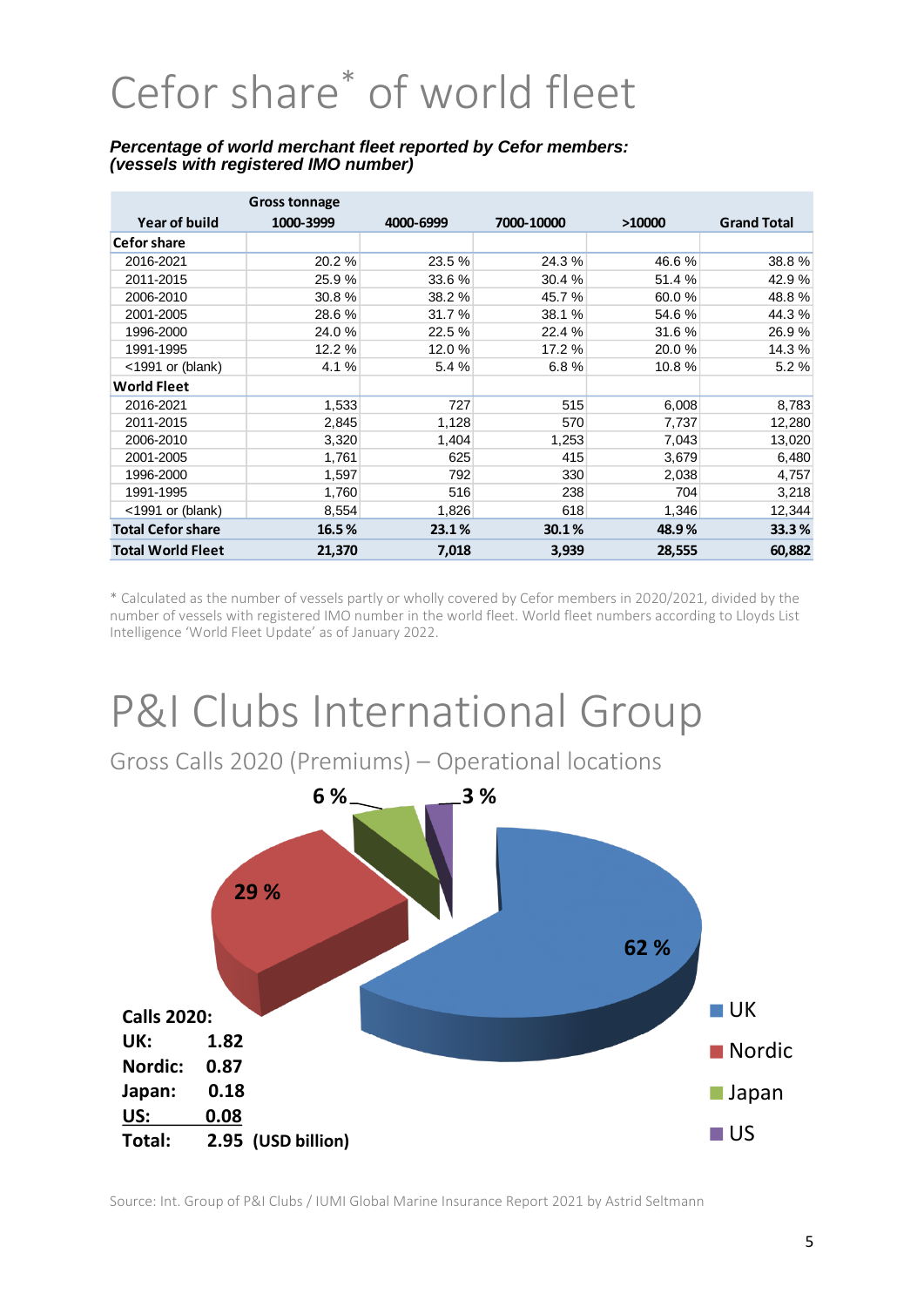### Publications



### *Annual Report Nordic Marine Insurance Statistics*



Annual Report 2021: Update on the Cefor market & activities and the NoMIS trends as of December 2021.

The 2021 NoMIS Reports for Ocean and Coastal Hull claims trends with breakdown by age group, size group, vessel types, insured value layers and other key figures, plus exposure curves.

Cefor maintains the Nordic Marine Insurance Statistics (NoMIS) database. Extensive hull trend statistics are available at [https://cefor.no/statistics/](http://www.cefor.no/statistics).

#### *Clauses*

The Nordic Marine Insurance Plan©: [https://nordicplan.org](http://www.nordicplan.org/) Overview over all Cefor clauses: [https://cefor.no/clauses/](https://cefor.no/clauses)



The Nordic Marine **Insurance Plan of 2013** Version 2019

*Legal disclaimer*: Cefor provides the material contained in this Fact Sheet for general information purposes only. Cefor accepts no responsibility and shall not be liable for any loss that may arise from reliance upon the information provided. This information is not intended for distribution to, or use by, any person or entity in any jurisdiction or country where such distribution or use would be contrary to local law or regulation.